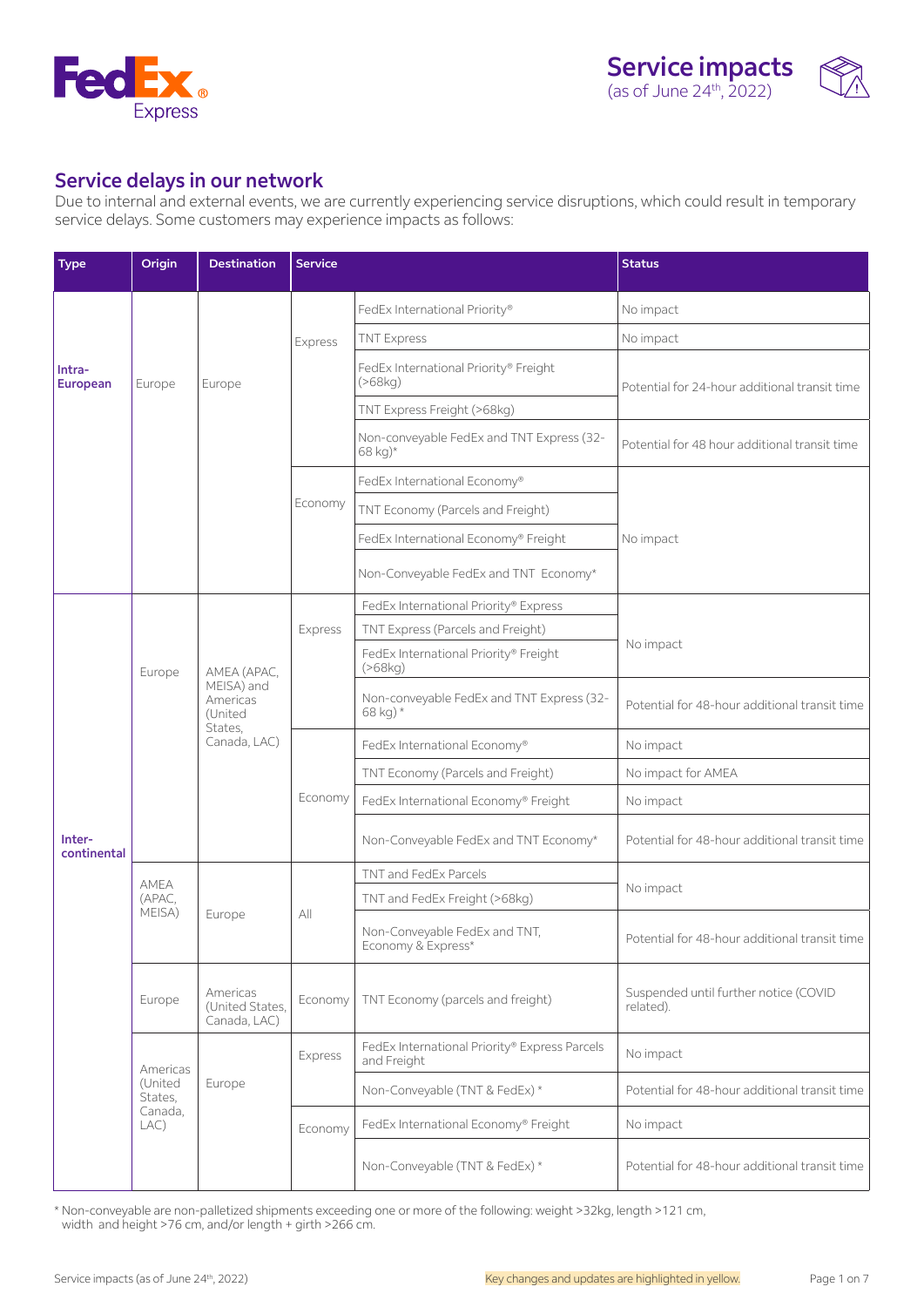



# Temporary service suspensions and impacts globally

# Europe

| Country*       | <b>Remarks</b>                                                                                                                                                                                                                                                                                                                                                                                                                                                                                                                                                                                                               |
|----------------|------------------------------------------------------------------------------------------------------------------------------------------------------------------------------------------------------------------------------------------------------------------------------------------------------------------------------------------------------------------------------------------------------------------------------------------------------------------------------------------------------------------------------------------------------------------------------------------------------------------------------|
| <b>Belarus</b> | All FedEx and TNT services are temporarily suspended in and out of Belarus until further notice.                                                                                                                                                                                                                                                                                                                                                                                                                                                                                                                             |
| Finland        | Finnish customs changed their procedure in the beginning of 2021. Consequently, international multi-<br>piece shipments (MPS) must remain in our possession until all pieces have arrived. Customs can request<br>inspection of any shipment at any time and all pieces must be presented for inspection.<br>The consequence is that customers may experience a delay until all pieces are ready and have cleared<br>customs. This can cause a delay from several days to, in some instances, weeks as pieces do not always                                                                                                  |
|                | arrive at the same time.                                                                                                                                                                                                                                                                                                                                                                                                                                                                                                                                                                                                     |
| Germany        | FedEx is experiencing service disruptions due to ongoing industrial actions in Germany, mostly impacting<br>Hessia, Baden-Wurttemberg, Rheinland-Pfalz and Bavaria.<br>As a result, all TNT domestic services are suspended from June 8th, until July 15th.<br>Customers shipping to and from Germany and the rest of the world, may experience delays depending on<br>the selected origins or destinations in the country. We are operating to a contingency plan and continue<br>to deliver shipments to their final destination, in some instances, specific customer shipments may<br>experience delays beyond 48 hours. |
| Russia         | All FedEx and TNT international and domestic services to, from, and within Russia are temporarily<br>suspended until further notice.                                                                                                                                                                                                                                                                                                                                                                                                                                                                                         |
| Ukraine        | In light of the current circumstances FedEx and TNT services will be temporarily suspended in and out of<br>Ukraine until further notice.                                                                                                                                                                                                                                                                                                                                                                                                                                                                                    |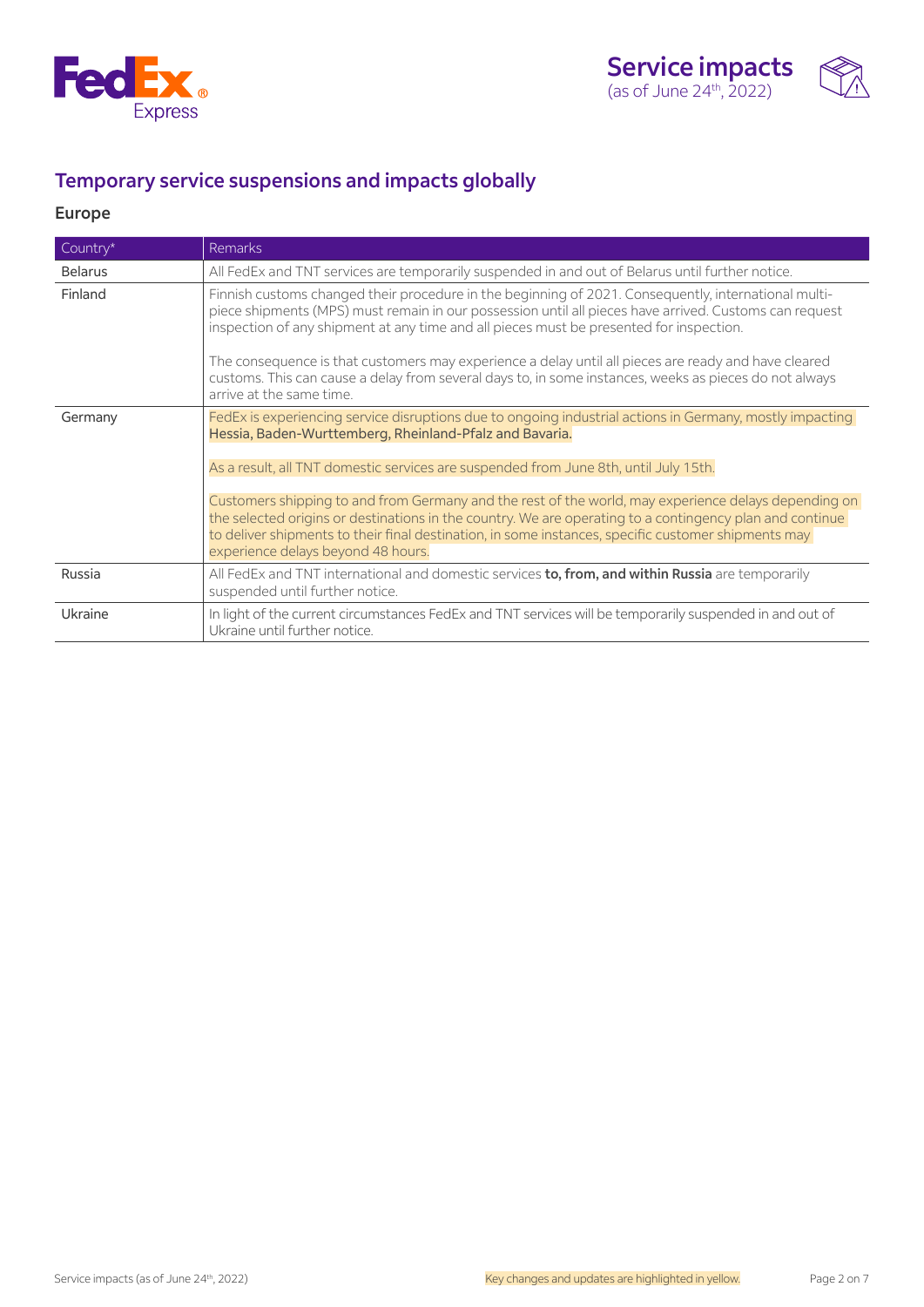



## APAC and MEISA

# Europe origin

| Destination              | Affected services                             | Service impact                                                                                | Inbound / Outbound   | Effective period     |
|--------------------------|-----------------------------------------------|-----------------------------------------------------------------------------------------------|----------------------|----------------------|
| American Samoa           | All FedEx Express and<br><b>TNT</b> services  | Temporary service<br>suspension                                                               | Inbound and Outbound | Until further notice |
| Angola                   | All TNT Economy<br>services                   |                                                                                               | Europe Outbound      | Until further notice |
| Australia                | All FedEx Express and<br>TNT Economy services | Temporary service<br>suspension                                                               | Europe Outbound      | Until further notice |
| <b>Benin</b>             | All TNT Economy<br>services                   | Temporary service<br>suspension                                                               | Inbound and Outbound | Until further notice |
| Bhutan                   | All FedEx Express and<br><b>TNT</b> services  | Temporary service<br>suspension                                                               | Inbound and Outbound | Until further notice |
| <b>Burkina Faso</b>      | All TNT Economy<br>services                   | Temporary service<br>suspension                                                               | Inbound and Outbound | Until further notice |
| Chad                     | All TNT Economy<br>services                   | Temporary service<br>suspension                                                               | Europe Outbound      | Until further notice |
| Congo                    | All TNT services                              | Temporary service<br>suspension                                                               | Inbound and Outbound | Until further notice |
| Cote d'Ivoire            | All TNT Economy<br>services                   | Temporary service<br>suspension                                                               | Europe Outbound      | Until further notice |
| <b>Equatorial Guinea</b> | All TNT Economy<br>services                   | Temporary service<br>suspension                                                               | Inbound and Outbound | Until further notice |
| Eritrea                  | All FedEx Express and<br><b>TNT</b> services  | Temporary service<br>suspension                                                               | Inbound and Outbound | Until further notice |
| Fiji                     | All TNT Economy<br>services                   | Temporary service<br>suspension                                                               | Europe Outbound      | Until further notice |
| French Polynesia         | All FedEx Express and<br>TNT Economy services | Temporary service<br>suspension                                                               | Europe Outbound      | Until further notice |
| Guam                     | All TNT Economy<br>services                   | Temporary service<br>suspension                                                               | Europe Outbound      | Until further notice |
| Guinea-Bissau            | All TNT services                              | Temporary service<br>suspension                                                               | Europe Outbound      | Until further notice |
| India                    | All FedEx Express and<br><b>TNT</b> services  | Paracetemol and<br>breathing appliances<br>(only from India to<br>Worldwide).<br>IXF Service. | Europe Outbound      | Until further notice |
| Indonesia                | All TNT Economy<br>services                   | Temporary service<br>suspension                                                               | Europe Outbound      | Until further notice |
| Kiribati                 | All TNT services                              | Temporary service<br>suspension                                                               | Inbound and Outbound | Until further notice |
| Lesotho                  | All FedEx Express and<br><b>TNT</b> services  | Temporary service<br>suspension                                                               | Inbound and Outbound | Until further notice |
| Madagascar               | All TNT Economy<br>services                   | Temporary service<br>suspension                                                               | Inbound and Outbound | Until further notice |
| Malaysia                 | All TNT Economy<br>services                   | Temporary service<br>suspension                                                               | Europe Outbound      | Until further notice |
| Mali                     | All TNT Economy<br>services                   | Temporary service<br>suspension                                                               | Inbound and Outbound | Until further notice |
| Marshall Islands (the)   | All TNT Economy<br>services                   | Temporary service<br>suspension                                                               | Europe Outbound      | Until further notice |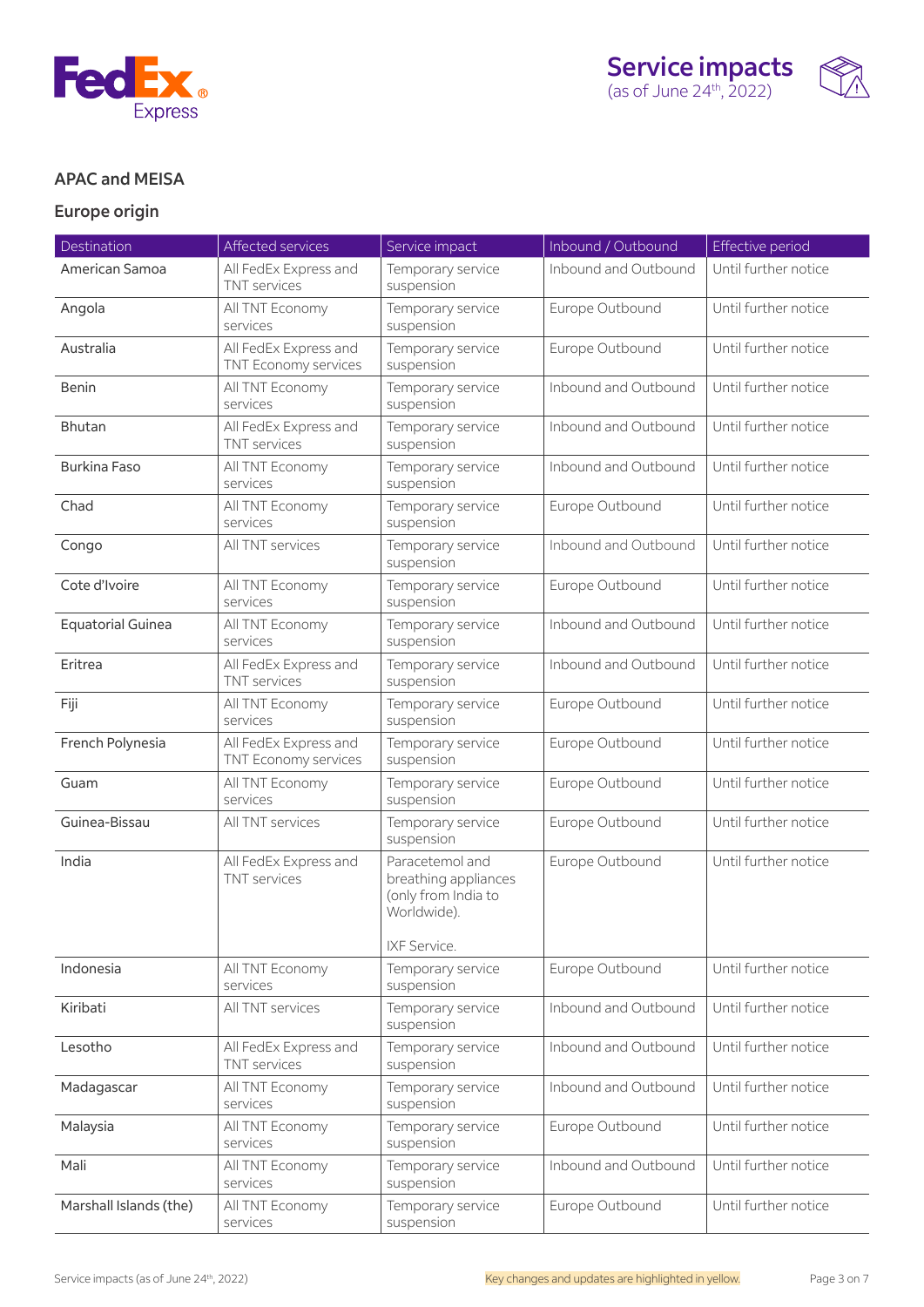



| Destination                         | Affected services                                                         | Service impact                  | Inbound / Outbound   | Effective period     |
|-------------------------------------|---------------------------------------------------------------------------|---------------------------------|----------------------|----------------------|
| Mauritania                          | All TNT Economy<br>services                                               | Temporary service<br>suspension | Europe Outbound      | Until further notice |
| Mauritius                           | All FedEx Express and<br>TNT Economy services                             | Temporary service<br>suspension | Inbound and Outbound | Until further notice |
| Micronesia (Federated<br>States of) | All FedEx Express and<br>TNT Economy services                             | Temporary service<br>suspension | Inbound and Outbound | Until further notice |
| Mongolia                            | FedEx Express and TNT<br>Economy services                                 | Temporary service<br>suspension | Inbound and Outbound | Until further notice |
| Myanmar                             | All TNT Economy<br>services                                               | Temporary service<br>suspension | Europe Outbound      | Until further notice |
| Nepal                               | All TNT Economy<br>services                                               | Temporary service<br>suspension | Europe Outbound      | Until further notice |
| New Zealand                         | All FedEx Express and<br>TNT Economy services                             | Temporary service<br>suspension | Europe Outbound      | Until further notice |
| Norfolk Island                      | All TNT Economy<br>services                                               | Temporary service<br>suspension | Europe Outbound      | Until further notice |
| Northern Mariana<br>Islands (the)   | All TNT Economy<br>services                                               | Temporary service<br>suspension | Europe Outbound      | Until further notice |
| Palau                               | All TNT Economy<br>services                                               | Temporary service<br>suspension | Europe Outbound      | Until further notice |
| Papua New Guinea                    | All TNT Economy<br>services                                               | Temporary service<br>suspension | Europe Outbound      | Until further notice |
| Philippines (the)                   | All TNT Economy<br>services                                               | Temporary service<br>suspension | Europe Outbound      | Until further notice |
| Reunion                             | All TNT Economy<br>services                                               | Temporary service<br>suspension | Inbound and Outbound | Until further notice |
| Rwanda                              | All TNT services                                                          | Temporary service<br>suspension | Inbound and Outbound | Until further notice |
| Senegal                             | All TNT Economy<br>services                                               | Temporary service<br>suspension | Inbound and Outbound | Until further notice |
| Shanghai region                     | <b>TNT Economy services</b><br>and TNT Economy<br><b>Special Services</b> | Temporary service<br>suspension | Inbound              | Until further notice |
| Sierra Leone                        | All TNT Economy<br>services                                               | Temporary service<br>suspension | Inbound and Outbound | Until further notice |
| Singapore                           | All TNT Economy<br>services                                               | Temporary service<br>suspension | Europe Outbound      | Until further notice |
| Sri Lanka                           | All TNT Economy<br>services                                               | Temporary service<br>suspension | Europe Outbound      | Until further notice |
| Timor-Leste                         | All TNT Economy<br>services                                               | Temporary service<br>suspension | Europe Outbound      | Until further notice |
| Tuvalu                              | All TNT services                                                          | Temporary service<br>suspension | Inbound and Outbound | Until further notice |
| Tuvalu                              | All TNT Economy<br>services                                               | Temporary service<br>suspension | Europe Outbound      | Until further notice |
| Vietnam                             | All TNT Economy<br>services                                               | Temporary service<br>suspension | Europe Outbound      | Until further notice |
| <b>Wallis and Futuna</b>            | All TNT Economy<br>services                                               | Temporary service<br>suspension | Europe Outbound      | Until further notice |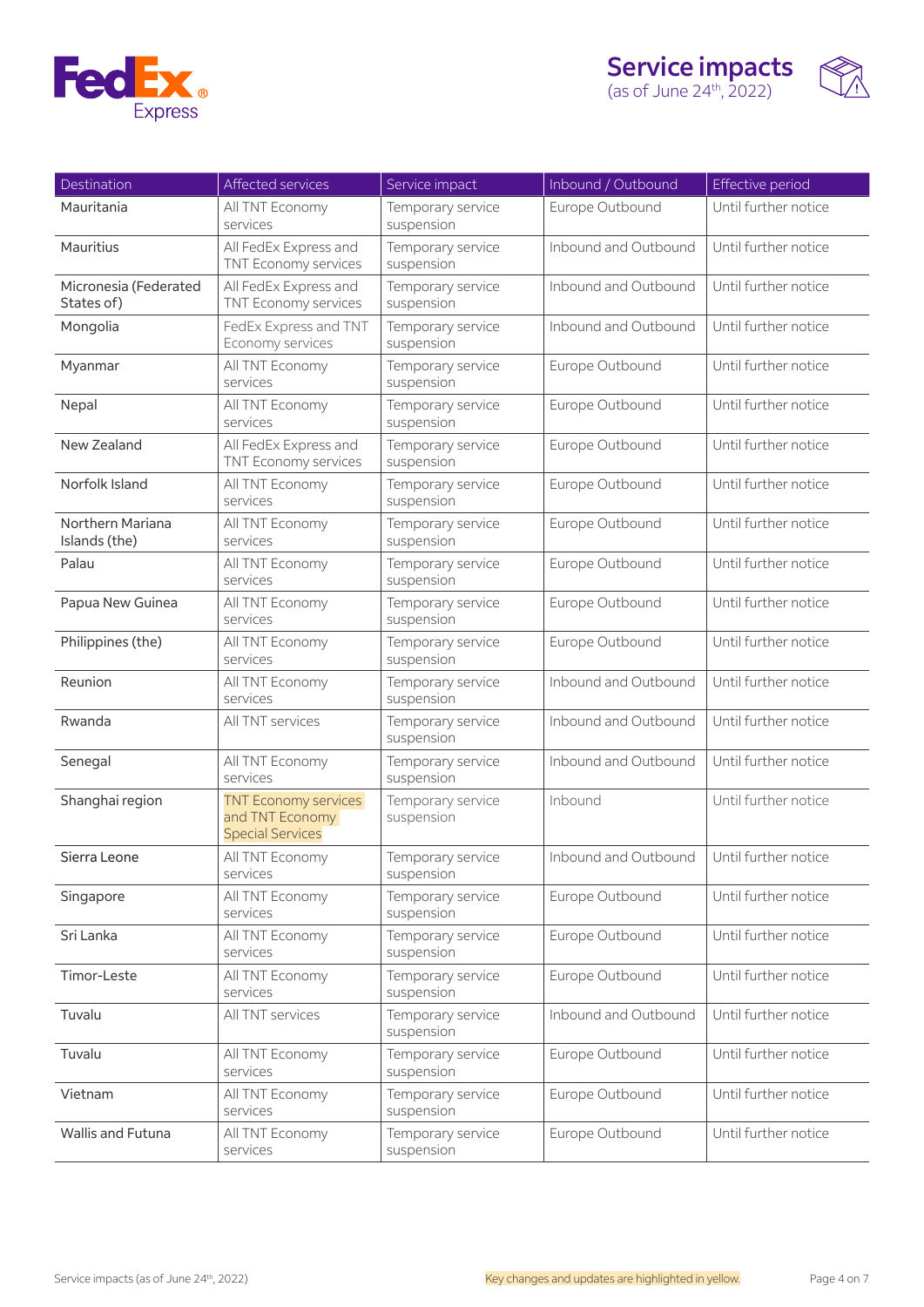



### United States suspensions, service impacts and restrictions

#### PPE Temporary Export and Import Restrictions

The U.S. Federal Emergency Management Agency (FEMA) issued a Temporary Final Rule in April 2020 to designate certain Personal Protective Equipment (PPE) health and medical resources exclusively for domestic use, so that these resources may not be exported from the United States without explicit approval by FEMA.

FEMA has extended and amended the Temporary Final Rule designating US export prohibition of these PPE resources from the previous December 31<sup>st</sup>, 2020 expiration date until June 30<sup>th</sup>, 2021.

The extension of this rule now covers five types of PPE and further clarifies the types of surgical masks subject to the allocation order and adds specific syringes and hypodermic needles to include:

- Surgical N-95 Filtering Facepiece Respirators;
- PPE Surgical Masks including masks that cover user's nose and mouth;
- PPE Nitrile (exam and surgical) Gloves;
- Surgical Gowns and Surgical Isolation Gowns classified as "Surgical Gown Barrier Protection";
- Medical Control Flow Syringes and hypodermic single lumen needles.

For further information, please refer to the FEMA Temporary Final Rule.

#### Temporary restriction from Europe to the United States, Canada and Latin America

| Destination                                     | Affected services           | Service impact                          | Inbound / Outbound | Effective period                        |
|-------------------------------------------------|-----------------------------|-----------------------------------------|--------------------|-----------------------------------------|
| <b>United States</b><br>Canada<br>Latin America | All TNT Economy<br>services | Temporary service<br>suspension         | Outbound           | June 29th, 2020 until<br>further notice |
| French Guiana,<br>Guadeloupe and<br>Martinique  | All TNT Freight services    | All qualifying TNT<br>Freight shipments | Outbound           | July 28th, 2020 until<br>further notice |

#### Temporary restriction from Europe to Australia and New Zealand

| Destination              | Affected services                             | Service impact                                                                        | Inbound / Outbound | Effective period     |
|--------------------------|-----------------------------------------------|---------------------------------------------------------------------------------------|--------------------|----------------------|
| Australia<br>New Zealand | All FedEx Express and<br>TNT Express services | Total combined<br>shipment should not<br>exceed max<br>100 kg* per shipper per<br>day | Outbound           | Until further notice |
|                          | All FedEx Express and<br>TNT Economy services | Temporary service<br>suspension                                                       | Outbound           | Until further notice |

\* The weight restriction applies to actual and volumetric weight (whichever is higher than 100 kg).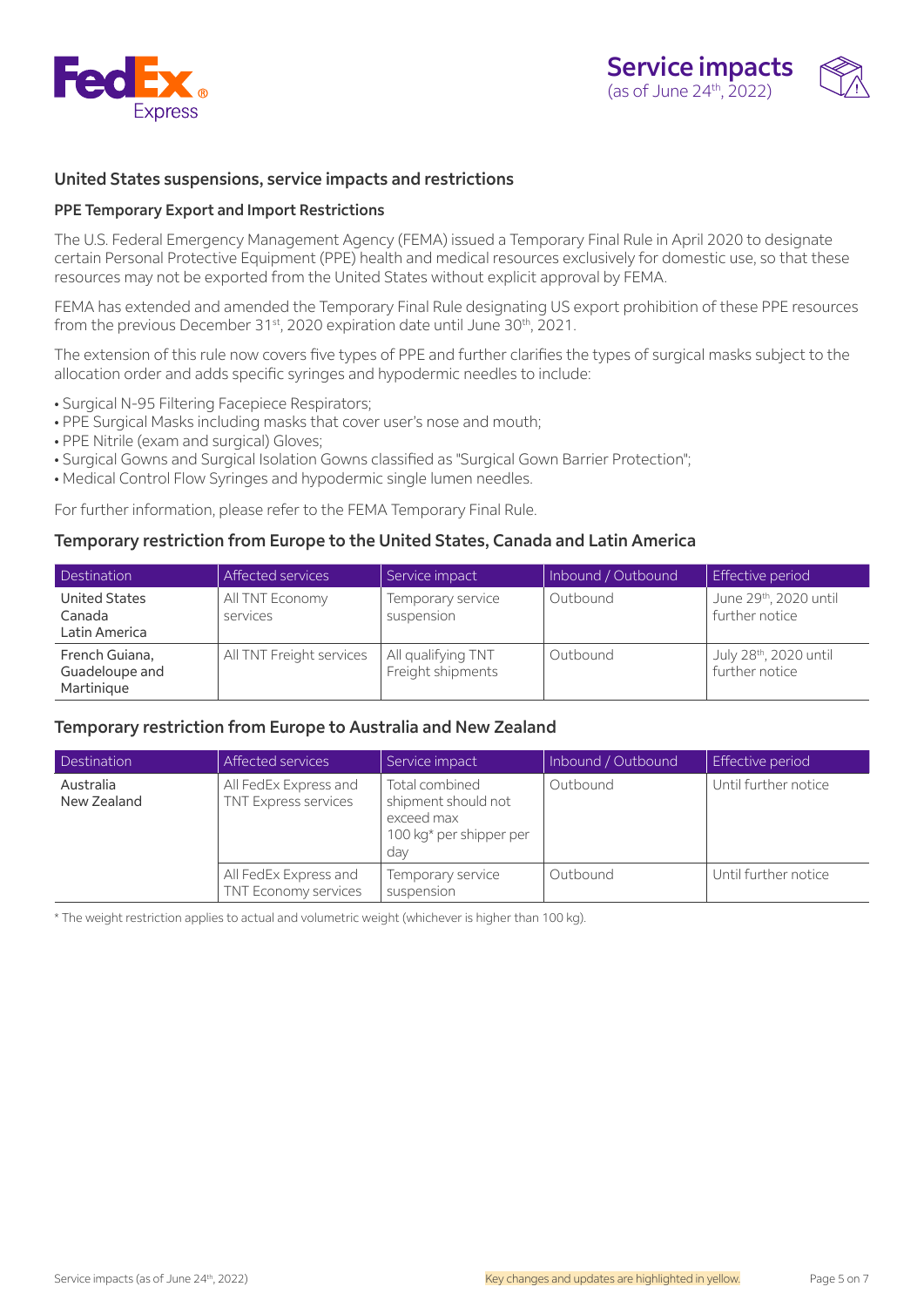



### APAC restrictions

| Origins                                            | Destination              | Affected services                                                                                                                                                                  | Service impact                                                                                                                                                                                                    | Effective period                                                      |
|----------------------------------------------------|--------------------------|------------------------------------------------------------------------------------------------------------------------------------------------------------------------------------|-------------------------------------------------------------------------------------------------------------------------------------------------------------------------------------------------------------------|-----------------------------------------------------------------------|
| APAC<br>(except for China<br>and Hong Kong)        | Europe                   | All TNT Economy Services                                                                                                                                                           | Temporary service suspension                                                                                                                                                                                      | Until further notice                                                  |
| <b>APAC</b><br>(except for China<br>and Hong Kong) | Europe                   | · FedEx International Economy® (IE)<br>• FedEx International Economy® Freight<br>(IEF)<br>• FedEx International Economy®<br>DirectDistribution (IED)                               | Temporary service suspension                                                                                                                                                                                      | Effective from November 30th,<br>2020 until further notice            |
| Hong Kong                                          | Europe                   | • FedEx International Economy® (IE)<br>· FedEx International Economy® Freight<br>(IEF)<br>• FedEx International Economy®<br>DirectDistribution (IED)                               | Temporary service suspension                                                                                                                                                                                      | Effective from January 4 <sup>th</sup> ,<br>2021 until further notice |
| China                                              | Europe                   | • All TNT Economy Services<br>· FedEx International Economy® (IE)<br>· FedEx International Economy® Freight<br>(IEF)<br>• FedEx International Economy®<br>DirectDistribution (IED) | Temporary service suspension                                                                                                                                                                                      | Until further notice                                                  |
| Europe                                             | Australia<br>New Zealand | All FedEx Express and TNT services                                                                                                                                                 | Temporary restriction to<br>max 100 kg per day per<br>shipper (actual or DIM weight,<br>whichever is higher).                                                                                                     | August 17th, 2020 until further<br>notice                             |
| Worldwide<br>Laos                                  |                          | All FedEx Express and TNT services                                                                                                                                                 | -Temporary service suspension<br>of FedEx and TNT services for<br>the following shipments:<br>- Perishables<br>- Liquid<br>- Lithium battery, including<br>those contained in equipment<br>- Dangerous goods (DG) | November 10th, 2020 until<br>further notice                           |
|                                                    |                          |                                                                                                                                                                                    | Maximum weight of 50kg per<br>shipper<br>Maximum dimension of<br>40x30x30cm per piece                                                                                                                             | Until further notice                                                  |